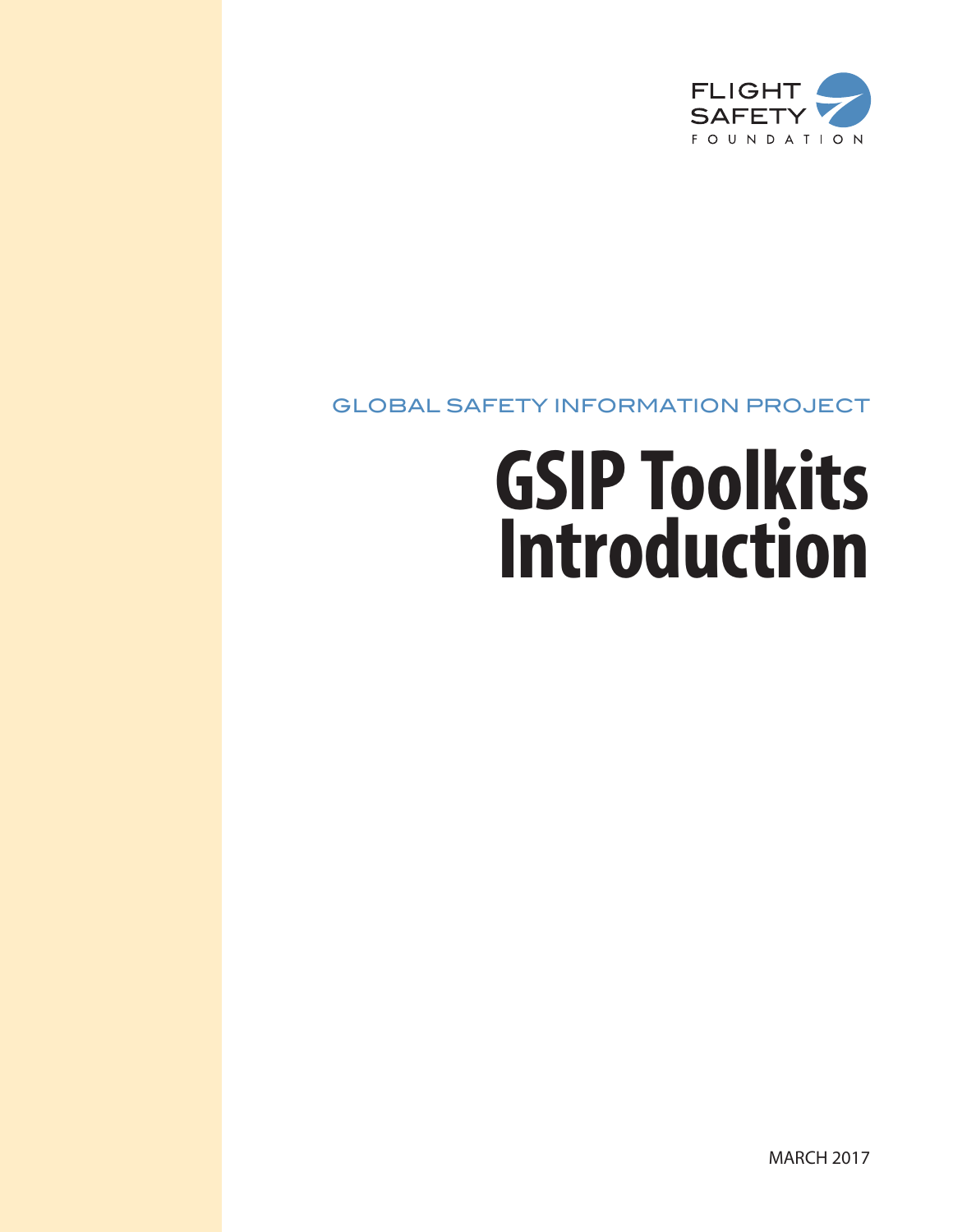

# Global Safety Information Project **GSIP Toolkits Introduction**

### **New Directions**

Freative advances in data-driven risk management are poised to reshape how aviation safety<br>professionals will continue to achieve year-to-year progress. In fact, precedents for the success c<br>so-called *predictive* approach reative advances in data-driven risk management are poised to reshape how aviation safety professionals will continue to achieve year-to-year progress. In fact, precedents for the success of so-called *predictive* approaches exist within the history of aircraft accident investigation. A step ceivably by a factor of 10 — should not be out of reach if new structured methods can be optimized.

You have likely noticed that risk management is becoming prevalent in your industry sector. Typically, this process compares annual compilations of safety performance indicators (SPIs) and safety performance targets (SPTs) consistent with a global consensus about prioritization. This approach and its variations reflect a universal acceptance that "what gets measured gets noticed."

Findings of Flight Safety Foundation's Global Safety Information Project (GSIP) and contributing experts suggest that aviation service providers — such as airlines, aircraft maintenance and repair organizations, and air navigation service providers — and civil aviation authorities should rely primarily on their risk management to drive continual improvement, and also should ensure that they are familiar with the parts of all relevant accident reports that hold significance for them. Close monitoring of selected SPIs prevails as the best practice within what the International Civil Aviation Organization (ICAO) calls *safety data collection and processing systems (SDCPS)*.

Research and development for GSIP are being carried out in a 2015–2017 time frame under a cooperative agreement between the Foundation and the U.S. Federal Aviation Administration (FAA), supported by FAA funding. Generous contributions of expertise from aviation risk-management specialists and other professional stakeholders have made possible the compilation of these toolkits.

In several states within the Asia and Pacific and Pan America regions studied for GSIP, representatives of aviation service providers told us that their analyses of risk data fell short of expectations, complicating improvement processes in their safety management system (SMS). (Airlines were the predominant participants in GSIP research and toolkit development; a smaller number of non-providers, such as civil aviation authorities, participated.)

These stories and ICAO's work encouraged the Foundation to consider broad implications of SDCPS and to introduce this website's linked set of four GSIP components: the *Data Collection Toolkit, Data Analysis Toolkit, Information Sharing Toolkit* and *Information Protection Toolkit.*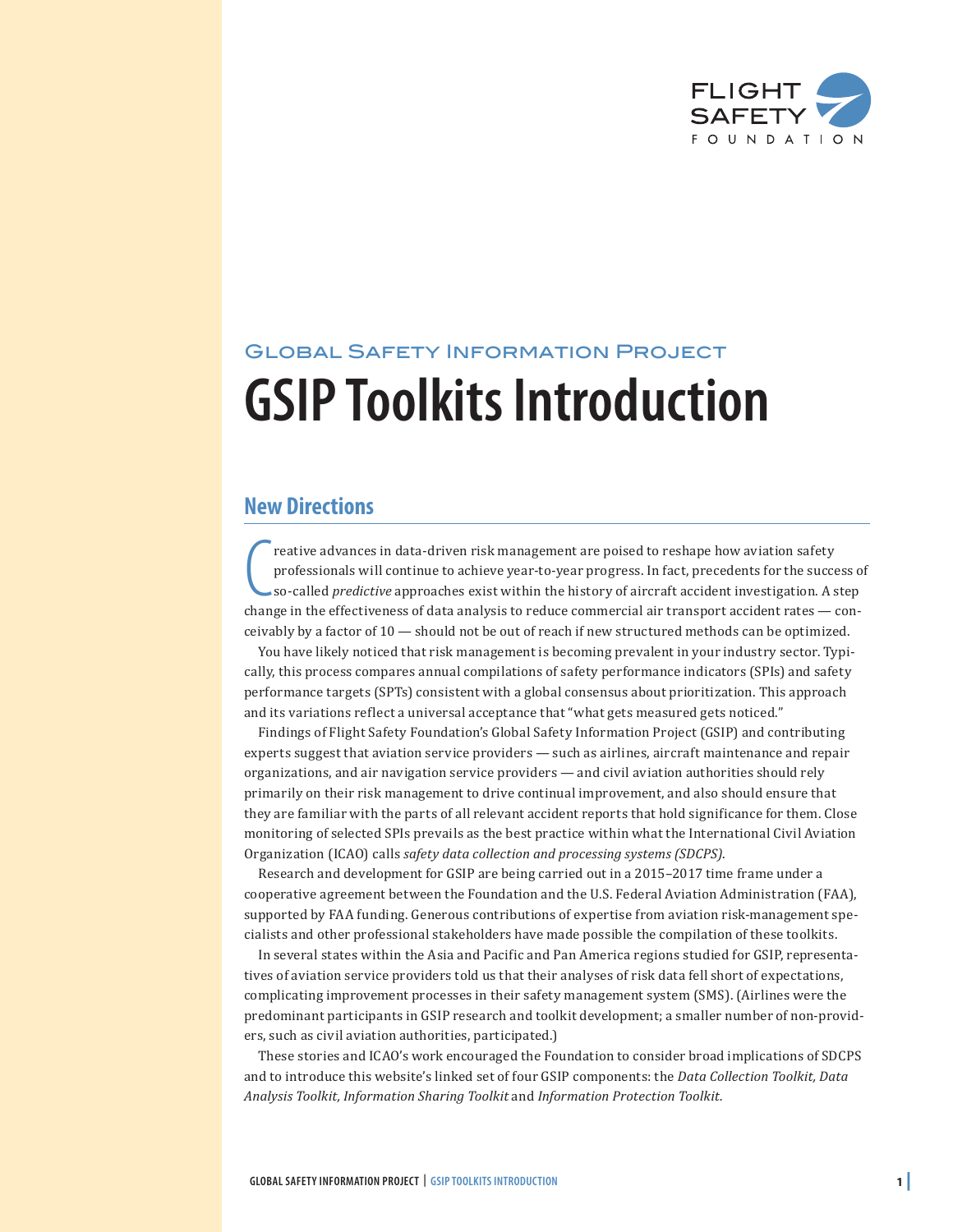Accident investigation has not lost its capability to positively influence fatal commercial aviation accident rates in the long term. Beyond preparing essential reports, this work lately includes identifying forensic trends by categories; breaking out statistics by subcategory, such as fatal accidents, hull losses or accidents by region; and publishing new types of statistics such as fatal accident loss equivalents — which rank risk according to probability of catastrophic consequences.

Yet, new risk-management structures contemplated by GSIP theoretically make it possible — with simple or complex bow-tie diagrams — to disrupt connections (interrelationships) among threats, barriers, undesired aircraft state, recoveries and outcomes, just as the aviation industry long ago learned to disrupt "causal chains" of events and factors.

#### **Near-Term Objectives**

Our first goal is to disseminate what Flight Safety Foundation recently learned and has proposed, making this information freely accessible to all SDCPS stakeholders. The set of toolkits serves as an architecture to facilitate further communication. The website enables us to link you to other programs and resources to help you gather practical information suitable for your organization. We also may point out the absence of certain resources that GSIP participants have wanted. One example is their reported difficulty finding summaries of information discovered during investigations of incidents of a particular type or category (although incident summaries are cited by the European Aviation Safety Agency, for example, in relation to its risk management initiatives).

The toolkits are dynamic in nature, unlike keeping a binder on your office bookshelf. They will support many types of readily updated content, in the same manner as the new FSF website and its all-digital *AeroSafety World* journal, both introduced in October 2016.

Our second goal is to interact with stakeholders, capturing your experiences and questions for the benefit of a network of people facing common issues. Your input about putting structures in place and documenting outcomes holds promise of being extremely valuable.

We will welcome contributions of de-identified examples that illustrate what we discuss in the toolkits. We will appreciate feedback on the content, such as GSIP intensity levels; your tools, means and techniques of bow-tie analysis; your definitions of terms; and your specific interests in information sharing.

During 2017, the Foundation expects to seek further expert validation and cooperation with stakeholders on best practices, methods and structures in SDCPS. We recognize already that discipline, structure and expertise are necessary to analyze each type of data and to pinpoint where to obtain the most significant risk mitigations.

Theoretical frameworks from accident investigation may be helpful, especially specific parallels or consistencies between the cause-and-effect logic/chains diagrammed by accident investigators and elements of a bow-tie analysis (Figure 1, p 3). At this early stage, the objective is for GSIP methods to enable any aviation safety professional to decide to strengthen exactly the right barrier — one that will block progression of events to an undesired aircraft state, for example.

A basic bow-tie–based analysis requires, left-to-right in the diagram, identification of the threats, barriers, undesired aircraft state, recovery actions and outcomes (such as accidents and incidents). Combined with statistics, a diagram this simple potentially can deliver risk-management insights that are not apparent otherwise to average analysts.

#### **Good Data**

SDCPSs have matured significantly in recent years. Individuals responsible for implementing the four components are not expected just to obtain appropriate data. Before their organizations will consider any significant changes in risk management, the aviation safety specialists involved will need to demonstrate to their entire organizational leadership why complex risk data suggest that something must be fixed. Then they must show how well any proposed risk mitigation will work, including the costs and benefits in the context of all safety initiatives.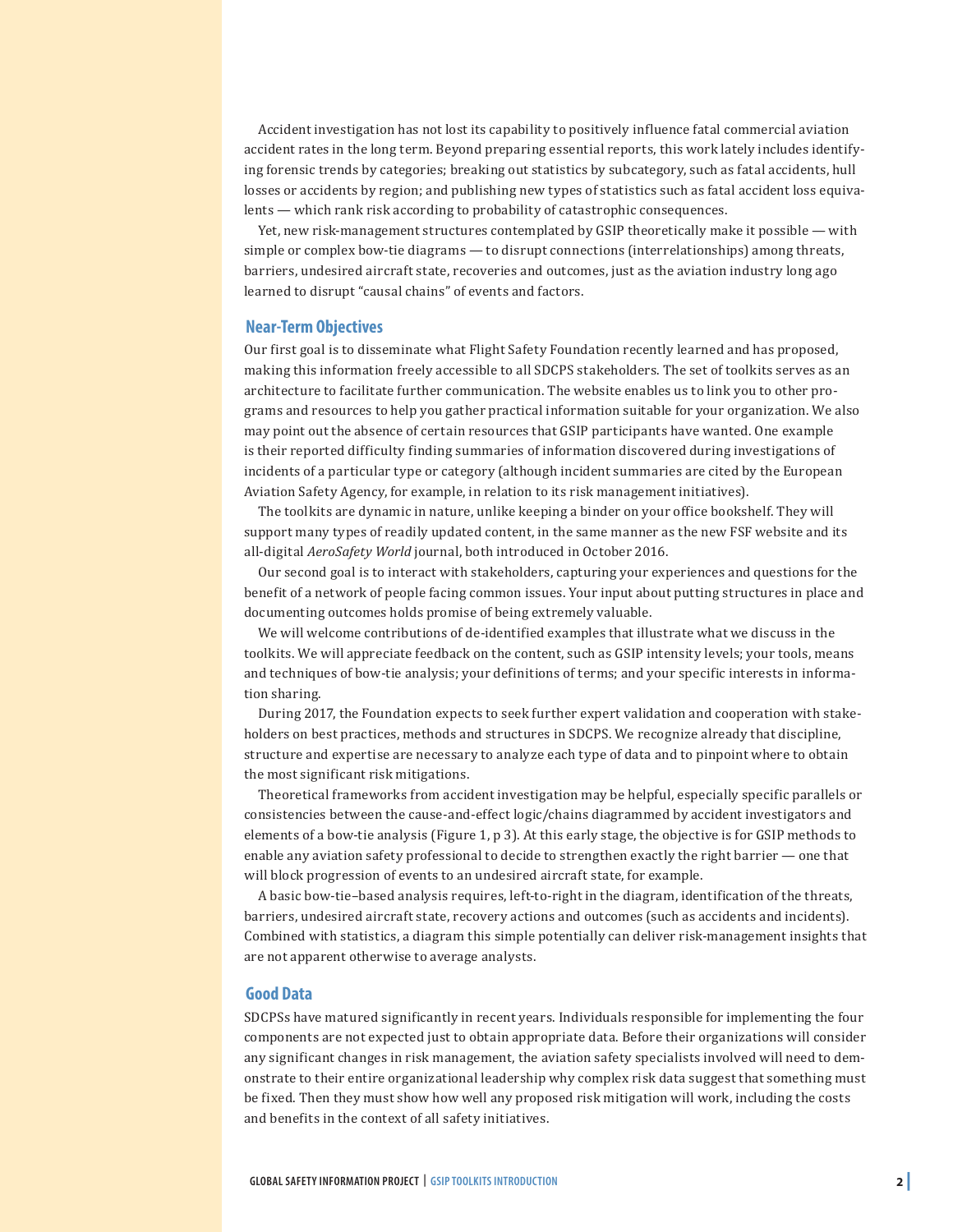

#### Figure 1

GSIP researchers noted an overriding need, expressed by stakeholders, for a better framework and methodological structure to follow in data collection, data analysis, information sharing and information protection. They want their SDCPSs to produce optimal and reliable analyses with robust quality assurance, i.e., standards equivalent to those of accident investigations for determining cause and effect.

We have reached a point where an SDCPS stakeholder's operational divisions and work groups are expected to provide access — at least internally — to routine operational data and to mandatory and voluntary safety reports from their front lines. During GSIP research, we heard about stakeholders struggling to cope with extremely high quantities of data, substandard data quality and analyses leading to premature conclusions that lacked full understanding of underlying operational issues.

One caution that Flight Safety Foundation heard from subject matter experts is that ineffectiveness of SDCPSs also has been attributed to extremely complex data streams, an excessive variety of safety performance metrics or software applications far exceeding analysts' requirements.

In several states, representatives of aviation service providers also told us that the risk data they collect and share with a regulator to improve safety performance sometimes are mismatched with the analytical capabilities of the regulator. Therefore, the data analysis falls short of what they expect to be accomplished.

As you may realize, many different global industries apply data collection, data analysis and information sharing using common approaches and standards — including data mining of massive quantities of data. For commercial aviation risk management, our toolkits describe the nature of selecting data and factual information that enable you to "get the analysis right" — that is, to deal objectively with real risks. (Data mining has fewer direct applications compared with some other industries because databases of SMSs and state safety programs tend not to be available for that type of analysis at this time.)

#### **Intensity Levels**

GSIP proposes use of the term *intensity levels* as a clear and simple way to differentiate among, and to self-assess, changes in an organization's SDCPS sophistication over time. Advancing in intensity level, data analysts will find more richly detailed ways of mapping the full range of potential accident paths within their bow-tie diagram–based analyses.

Flight Safety Foundation encourages the use of bow-tie analysis as part of SDCPS risk management, focusing first on predominant accident categories of each stakeholder's industry sector. That means